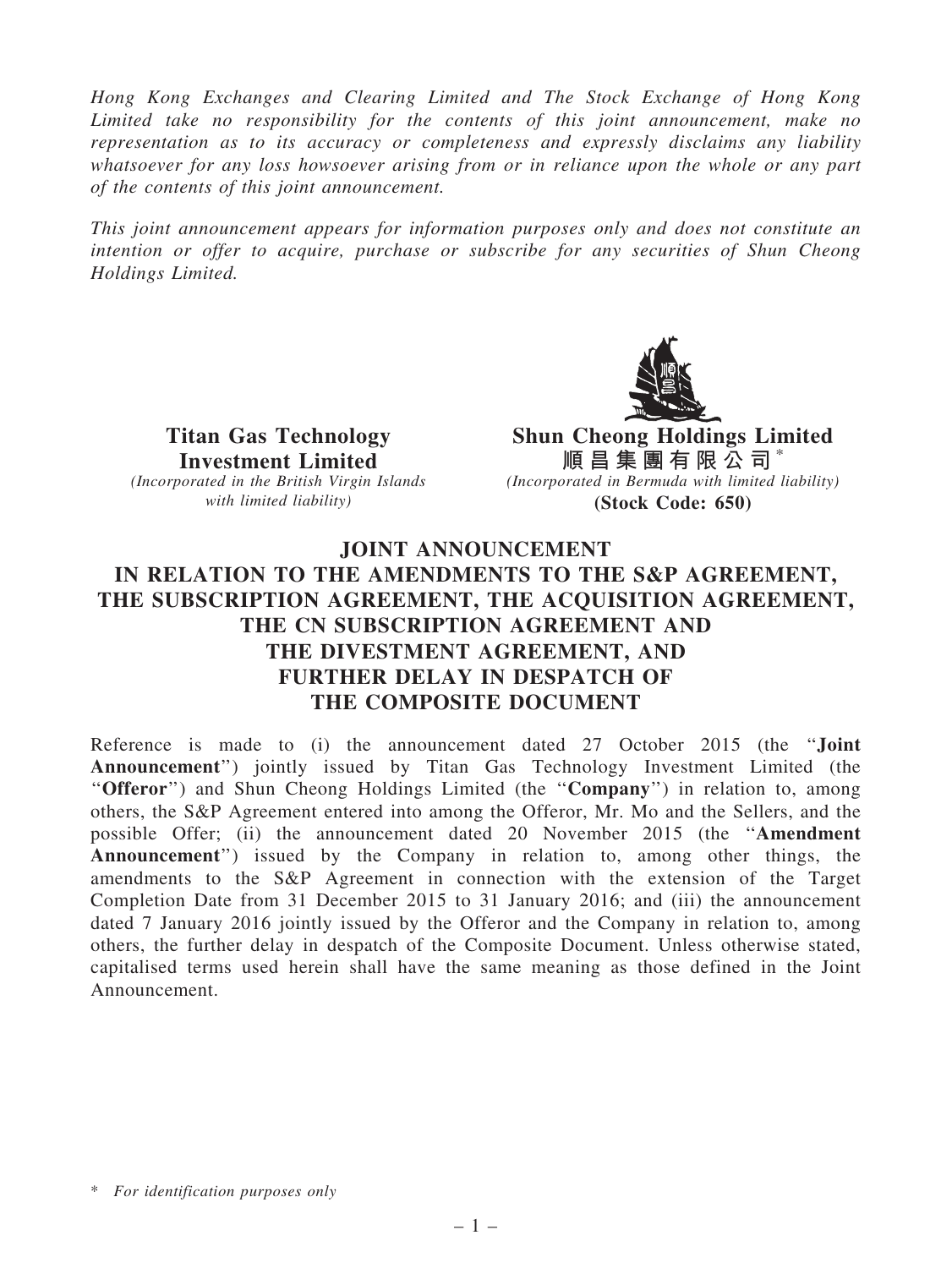## DELAY IN DESPATCH OF THE COMPOSITE DOCUMENT

As stated in the Joint Announcement, it is the intention of the sole director of the Offeror and the Board to combine the offer document and the offeree board circular in the Composite Document. In accordance with Rule 8.2 of the Takeovers Code, the Composite Document is required to be despatched to the Shareholders within 21 days of the date of the Joint Announcement. As the making of the Offer by the Offeror is subject to the prior fulfilment of pre-conditions which cannot be fulfilled within the time period contemplated by Rule 8.2 of the Takeovers Code, the Offeror has obtained the Executive's consent to extend the latest time for the despatch of the Composite Document to a date falling within seven (7) days of the S&P Completion or 7 January 2016, whichever is earlier.

As stated in the Amendment Announcement, among other things, as additional buffer is required for the timetable regarding the Transfer and the Transactions, the Offeror, Mr. Mo and the Sellers had entered into the second amendment agreement to the S&P Agreement, to extend the Target Completion Date from 31 December 2015 to 31 January 2016, or such later date as the parties may agree. The Offeror has obtained the Executive's consent to further extend the latest time of despatch of the Composite Document to a date not later than seven (7) days of the Target Completion Date or 7 February 2016, whichever is earlier.

## AMENDMENTS TO THE S&P AGREEMENT, THE SUBSCRIPTION AGREEMENT, THE ACQUISITION AGREEMENT, THE CN SUBSCRIPTION AGREEMENT AND THE DIVESTMENT AGREEMENT

As additional time is required for the fulfilment of the Conditions, on 28 January 2016 (after trading hours), the Offeror, Mr. Mo and the Sellers entered into the third amendment agreement to the S&P Agreement pursuant to which the Target Completion Date under the S&P Agreement has been further extended from 31 January 2016 to 31 March 2016, or such later date as the parties may agree.

The Board announces that, on 28 January 2016 (after trading hours), the respective parties to the Subscription Agreement, the Acquisition Agreement, the CN Subscription Agreement and the Divestment Agreement (collectively, the ''Agreements'') entered into amendment agreements (individually, the ''Amendment Agreement''). Pursuant to the Amendment Agreement to each of the Agreements, the parties thereto agree to extend the long stop date (in the case of the Subscription Agreement, the CN Subscription Agreement and the Divestment Agreement, being the latest date for fulfillment or waiver (as applicable) of the conditions precedent referred to therein; in the case of the Acquisition Agreement, the latest date by which the Acquisition Completion may take place thereunder) from 31 January 2016 to 31 March 2016 (or such later date as the parties to each of the Agreements may agree) with a view to providing an additional buffer for the timetable regarding the Transfer and the Transactions.